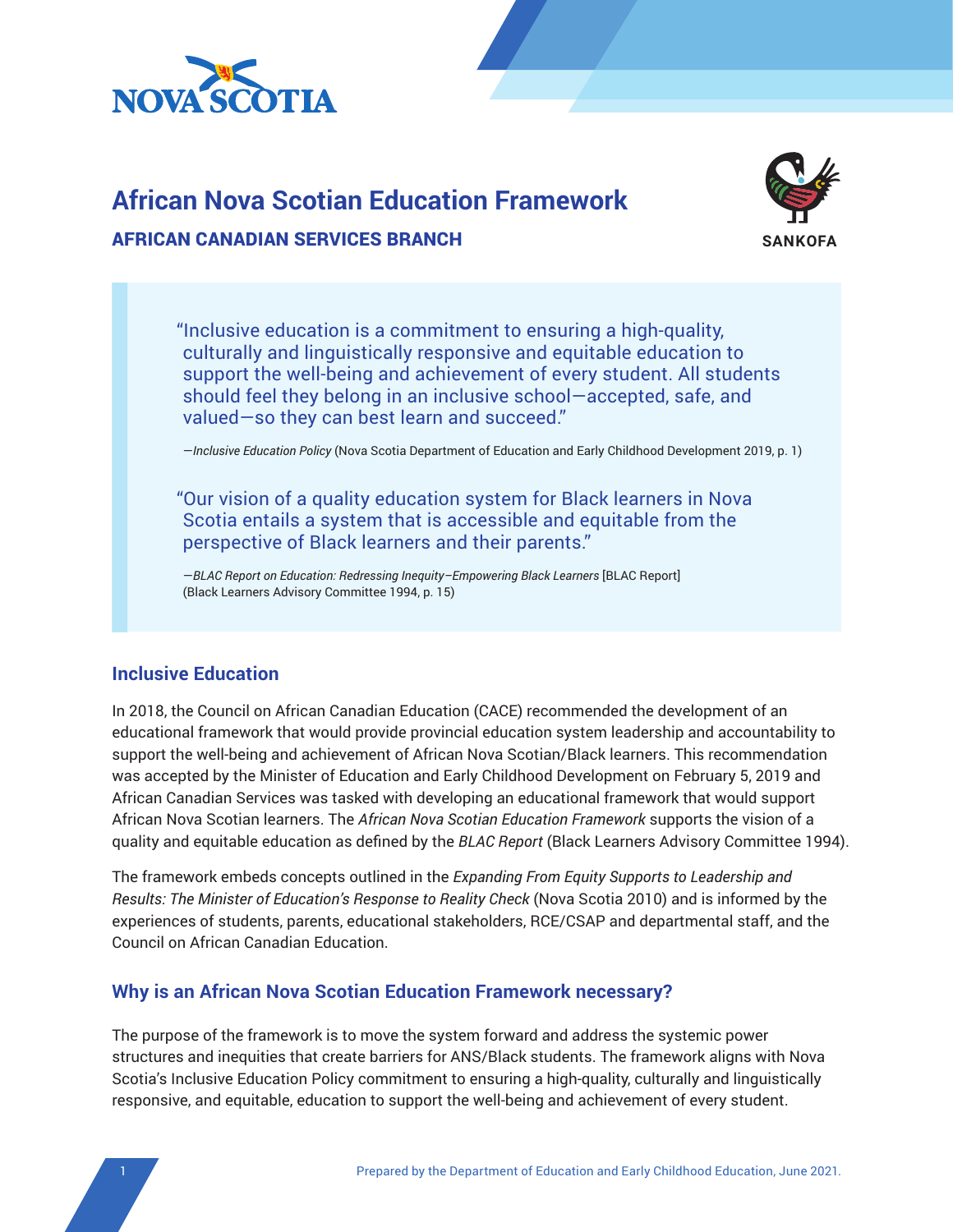

All staff are called by the Inclusive Education Policy to use their power and privilege to support Black students in feeling safe, accepted, and valued so they can best learn and succeed during their time in school.

# **What is the structure of the African Nova Scotian Education Framework?**

The framework is comprised of five pillars. Each pillar outlines the essential themes that are necessary to ensure that ANS/Black students feel safe, cared for, and inspired within our provincial education system. This foundational structure addresses the systemic barriers that exist in education thereby allowing ANS/Black students to be heard, seen, and supported so they can reach their "promise and potential."

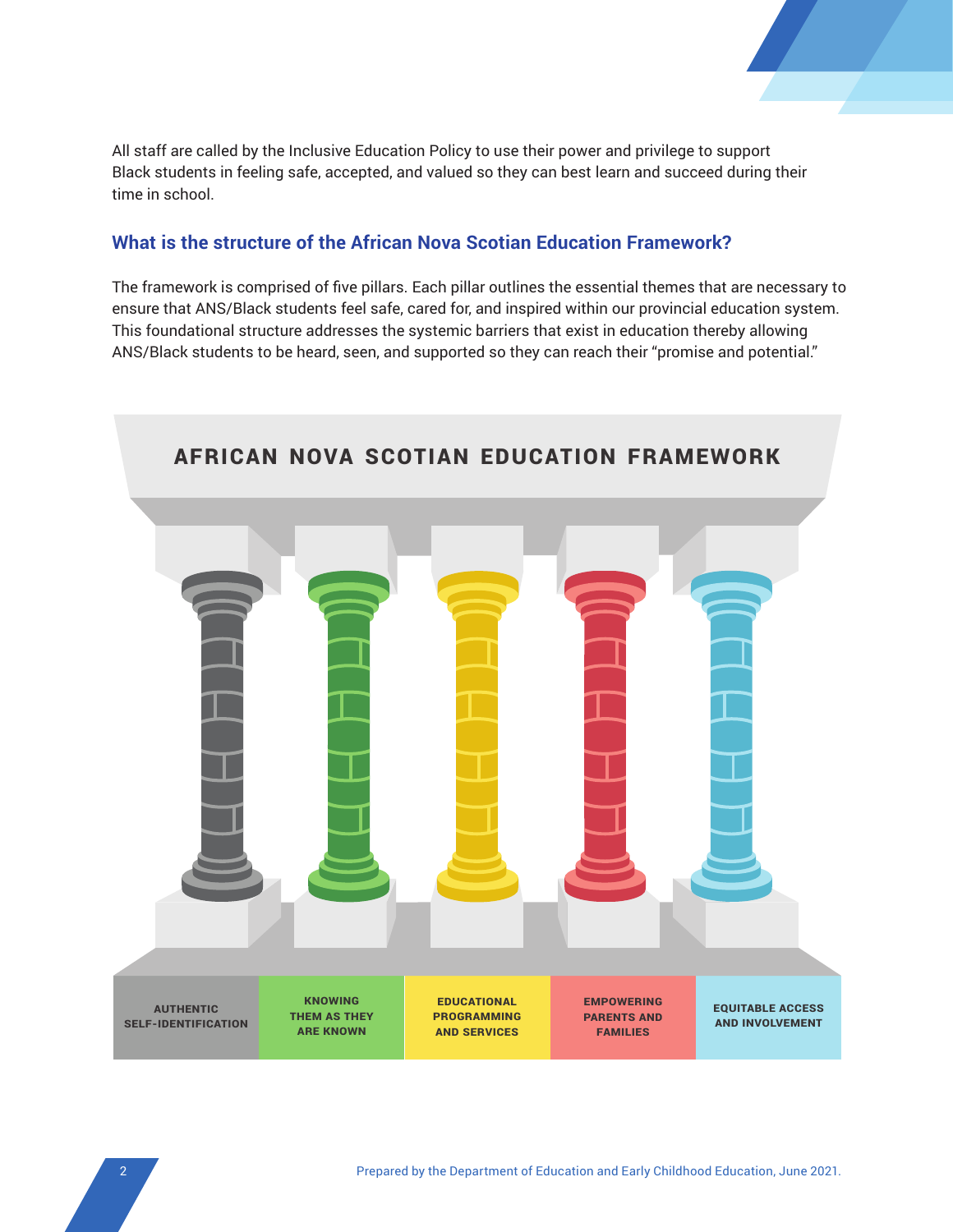



### AUTHENTIC SELF-IDENTIFICATION

African Nova Scotian students are descendants of rich, multi-generational, and multi-ethnic histories of strength, resilience, and innovation. Members of Nova Scotia's Black communities choose to self-identify in ways that honour their identity, cultural assets, and ways of being. Nurturing and affirming students' identities demonstrates that their individual and collective identities are valued.

### KNOWING THEM AS THEY ARE KNOWN

African Nova Scotian cultural beliefs systems affirm Black children as wonderful creations that are endowed with gifts and talents that must be nurtured through individual and collectively confirming experiences. Authentic, strengths-based practices that honour spiritual, familial, and communal understandings, and that engage the brilliance of Black learners through culturally responsive teaching, inspire wellness, a sense of belonging, and success at school.

### EDUCATIONAL PROGRAMMING AND SERVICES

Meaningful academic and wellness programming, services, and supports that nurture and inspire children and students from pre-primary to graduation towards their goals and career options. This includes the collection, monitoring, and analysis of data to enable access to courses, programs, and opportunities leading to post-secondary pathways.

### EMPOWERING PARENTS AND FAMILIES

Intentional actions, processes, and opportunities that empower parents, families, and a student's system of support as essential decision makers regarding programming and/or support for their child. An authentic collaborative partnership between home, school, and community that supports and strengthens their child's well-being and achievement.

### EQUITABLE ACCESS AND INVOLVEMENT

Increasing access to resources and meaningful involvement in decision making in support of African Nova Scotian/Black students, parents, and staff that is consistent with roles and responsibilities.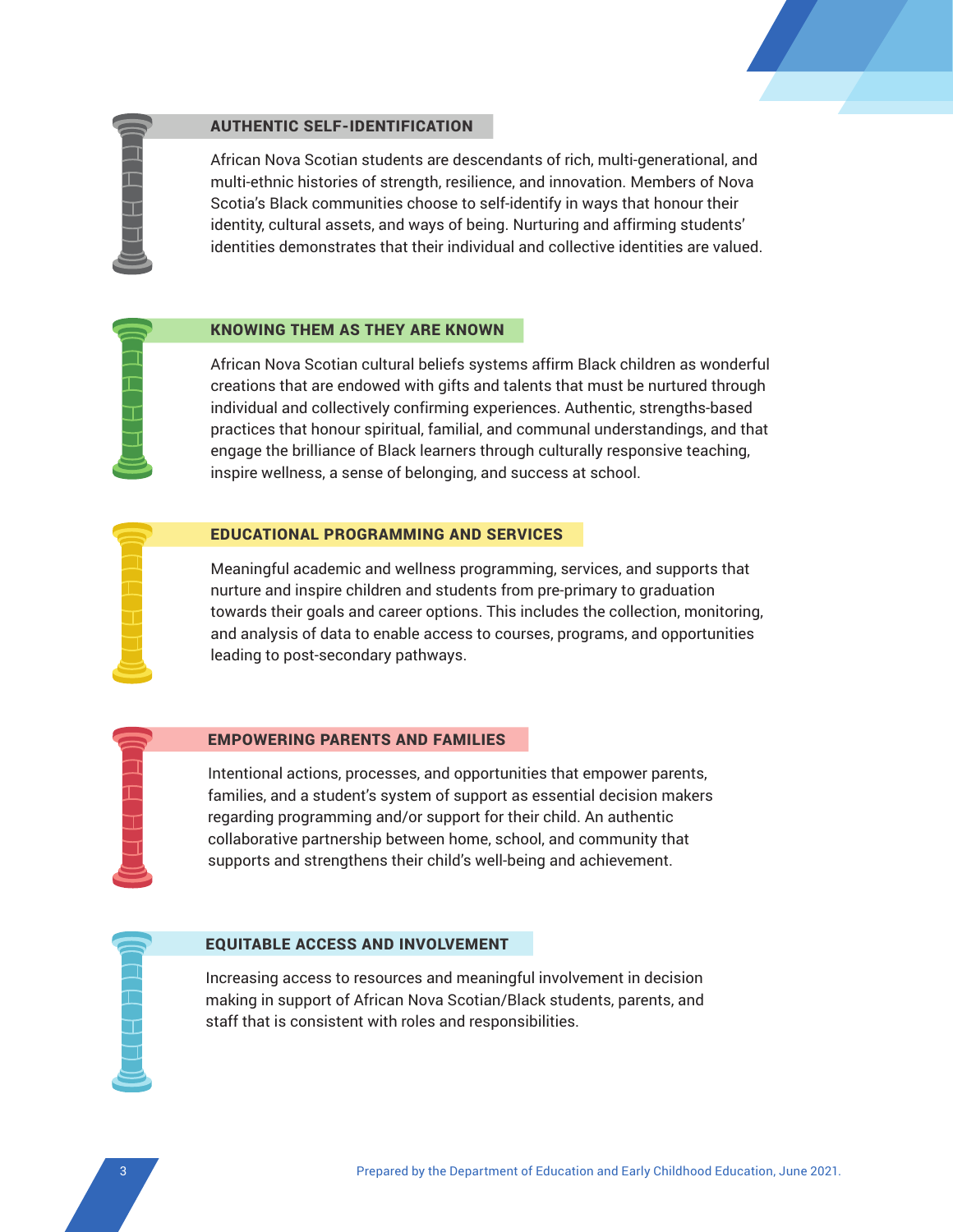

# **What are our priorities?**

- increase in African Nova Scotian staff and meaningful services and supports
- increased presence within the public schools program framework document
- formal monitoring and evaluation of the success of adaptations and Individual Program Plans for ANS learners
- increase in timely reporting and appropriate responses to racial incidents in schools
- increased performance at levels 3 and 4 on the provincial assessments
- increased number of ANS learners in Advanced Placement, Co-op, Discovery Opportunities, French Immersion, International Baccalaureate, O2, and Skilled Trades
- increased graduation rates and post-secondary confirmations

### **How can the pillars support the commitment to inclusive education?**

### The pillars will

- provide tangible pathways to demonstrate commitment and leadership towards inclusive education while simultaneously mitigating the circumstances that a history of anti-Black racism has created
- give direction on how best to nurture and value Black students within the public education system
- assist in engaging a critical lens to recognize and interrupt deficit practice and recognize the brilliance of Black learners
- enhance the ability to recognize and identify the resources, opportunities, and services that are essential to an enriched and authentic educational experience for Black learners
- build on system competencies to strengthen confidence and shared accountability

### **What's important to know?**

The principles guiding the African Nova Scotian Education Framework:

- ANS learners are descendants of rich, multi-generational, multi-ethnic histories of wisdom, intelligence, strength, and resilience. Their sense of identity, purpose, and belonging are interwoven in family and community.
- Spirituality is a foundational tenet within the African Nova Scotian worldview. African Nova Scotian learners are holistic, comprised of spirit, mind, and body.
- Education is a right of all children and should enhance and inspire African Nova Scotian learners to fulfill their purpose, promise. and potential.
- Curriculum and learning resources should accurately provide knowledge of African Nova Scotians and their ways of knowing and being in all curricula areas and learning experiences.